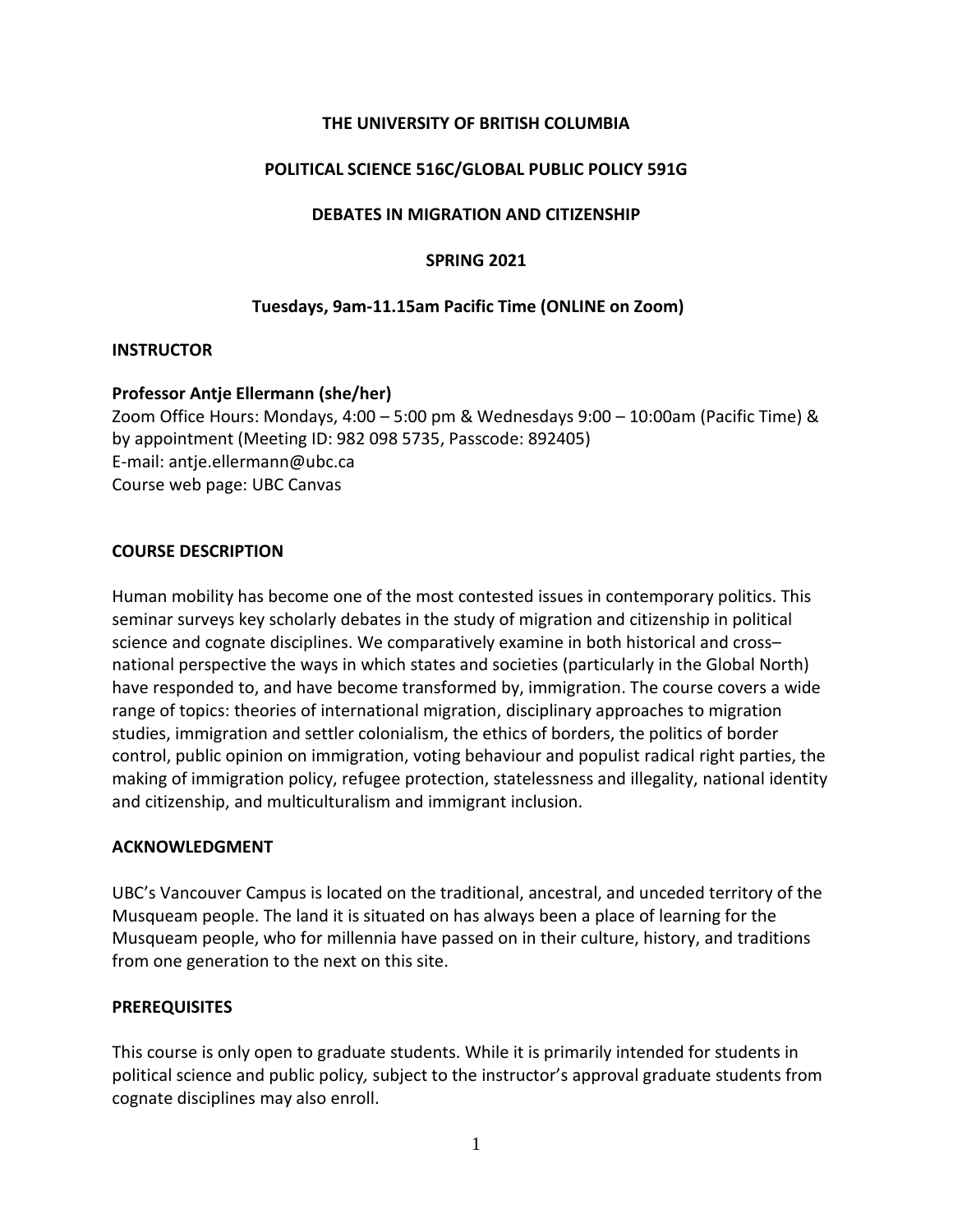## **COURSE LEARNING OBJECTIVES**

At the successful completion of the course, students will be able to:

| <b>Course Learning Outcomes</b>                                                       |
|---------------------------------------------------------------------------------------|
| Describe and contrast the range of immigration and integration policies in the        |
| Global North and identify and draw policy lessons from their impact on admissions     |
| patterns and integration outcomes.                                                    |
| Describe and contrast the current and historical determinants of immigration          |
| politics in the Global North and assess the relative significance of individual       |
| determinants in accounting for patterns of immigration politics. Predict the          |
| direction of politics over time and across contexts and identify scope conditions for |
| each prediction.                                                                      |
| Describe determinants of public opinion on immigration and predict public             |
| responses to particular policy choices, identifying scope conditions. Make            |
| recommendations for policy makers in how to address public responses.                 |
| Articulate mature, informed, and balanced solutions to ethical dilemmas arising       |
| from the intersection of state sovereignty/border control and human rights.           |
| Propose policy recommendations on the basis of these solutions.                       |
| Critique central arguments of the migration literature from Indigenous perspectives.  |
| Identify the role played by immigration, both historically and contemporary, in       |
| enabling and perpetuating settler colonialism. Identify the implications of the call  |
| for decolonization for immigration policy and immigrant integration.                  |

# **COURSE FORMAT**

This seminar will be taught synchronously. In recognition of the cognitive strain of Zoom seminars, and in consideration of students who are joining from South Asia, seminars will run from 9am to 11.15am, with a 15 minute break in-between.

## **READINGS**

This course requires a substantial amount of reading. All readings are available electronically on the Canvas course website. Should you have problems accessing any reading, notify me right away.

## **COURSE ASSIGNMENTS, DUE DATES AND GRADING**

**1. Class participation (20%)** (For assessment template, see Appendices)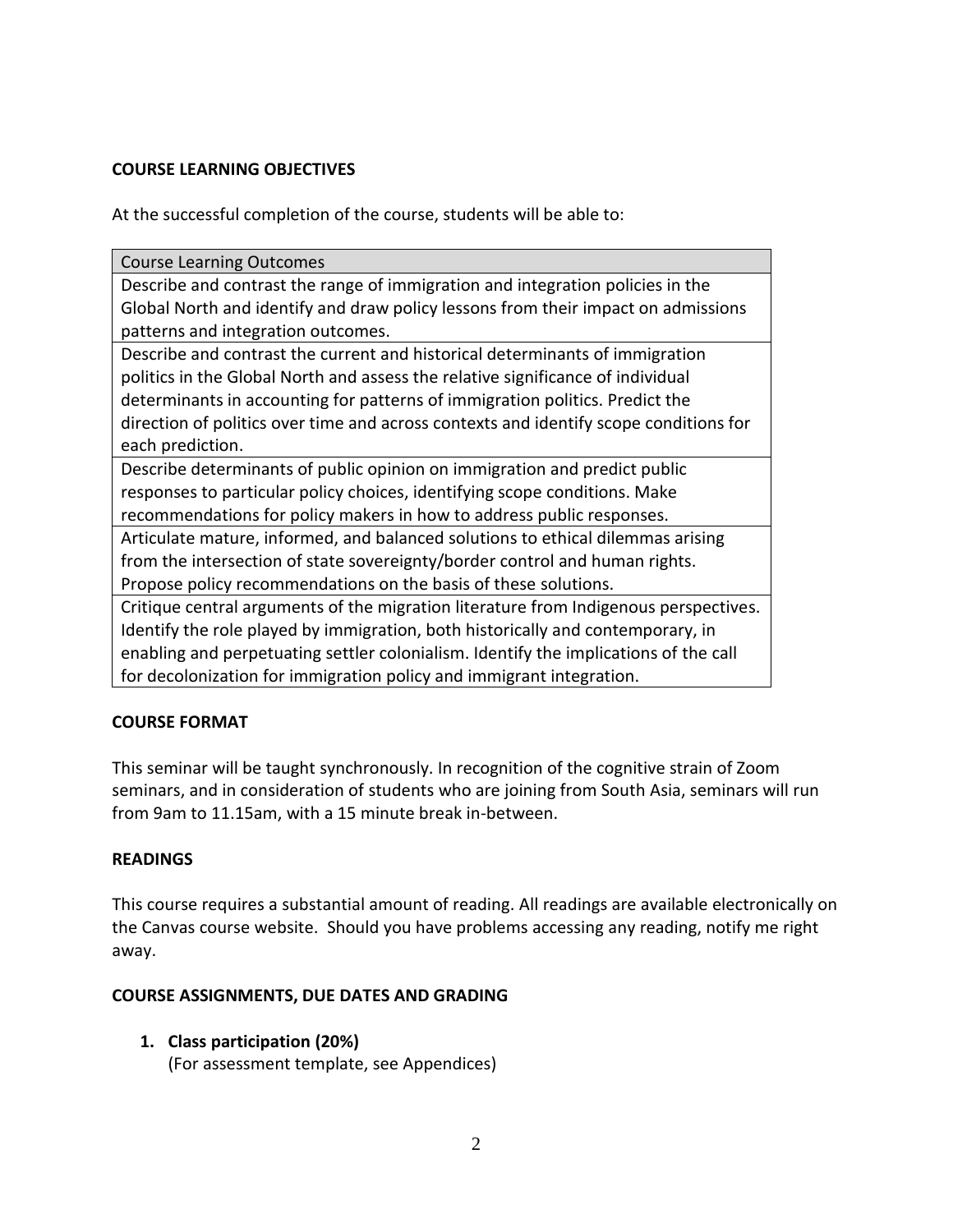The success of a seminar is first and foremost determined by the degree and quality of student participation. I expect you to:

- attend regularly
- join punctually
- come to class well-prepared to discuss the assigned readings
- pro-actively engage in discussion with fellow students and instructor in ways that do not shy away from challenging views and arguments whilst being respectful of diverse viewpoints
- keep your camera on, unless you have a compelling reason for not doing so and communicate with me about this ahead of time
- $\bullet$  refrain from multitasking during class (e.g., checking email)

I will do my best to provide you with reading questions ahead of time that will serve as a reading and discussion guide.Please come prepared to discuss these questions in seminar. Participation will account for 25% of your course grade.

# **2. Readings review (20%) & class presentation (15%)**

(For assessment templates, see Appendices)

For a week of your choice (pending availability, and excluding Weeks 1, 2, 6 & 14), you will write a synthetic review of the assigned readings. Everyone will sign up for these assignments in Week 2. All assignments have to be submitted to the class as an email attachment (Word file, no google docs) by **12pm the Monday before class** so that everyone has the chance to read the paper before class**.** The readings review will account for 20% of your course grade.

In addition to writing the readings review, you will make a 10-15 minute class presentation.

# Presentation

Your presentation should not summarize the readings/readings review (if you do, I will intervene) – others will already be familiar with these texts. Instead:

- Your presentation should apply arguments or concepts central to the readings to a different empirical case and assess their usefulness in understanding the case.
- Format: It is up to you whether you use PPT slides. If you decide to incorporate a video or audio clip this should be no longer than 2 minutes.
- Put effort into your presentation: come with prepared presentation notes but don't let them get in the way of engaging your audience.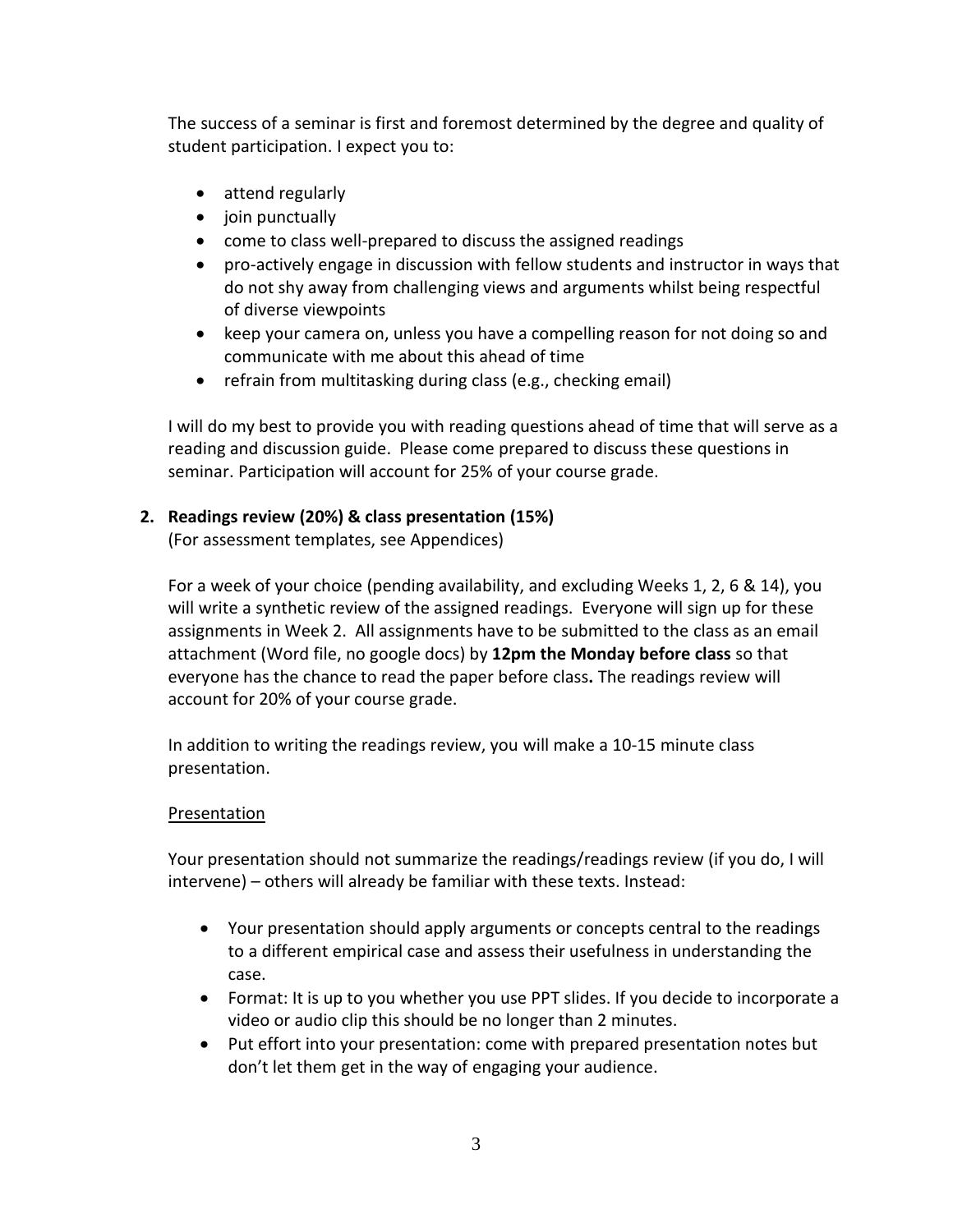Your presentation will account for 15% of your course grade.

## Readings reviews

Each week's readings speak to a central debate in migration studies. Your review should

(1) identify the central theme of the readings and critically relate them to each other: What questions do they hold in common? Where do they agree with each other? Where do they differ?

(2) critically engage with the arguments/contributions made by the various authors: What arguments do you find most compelling, and why? What are the strengths/weaknesses of the various readings? How do the various arguments expand our understanding of a substantive or methodological question?

As you assess the readings, consider the following criteria (they may not equally apply to all of the readings):

*Theory*: Is the theory internally consistent? If it is a causal theory, does it specify causal mechanisms? Is the theory needed for the generation of hypotheses? Is it innovative?

*Methods*: Is the research design and methods appropriate? What are the limitations arising from the choice of methods? Are these acknowledged?

*Evidence*: Does the empirical evidence support the argument? Are rival interpretation of the results possible?

*Contribution*: What does the study contribute to the existing literature? What do we know now that we didn't know before?

Your readings review should

- be 10-12 pages in length, double-spaced. Make sure to reference all sources fully.
- keep all summary to a minimum. Do not summarize entire readings but only those aspects that directly pertain to the questions/arguments you are focusing on. Most of your review should be your own analysis of the readings.

# **3. Response/reaction paper (10%)**

You are required to attend one migration-related research talk at UBC. The UBC Centre for Migration Studies (CMS) has a regular talk schedule and also makes available recordings of past talks (go to "past events"). You are free to choose whatever talk most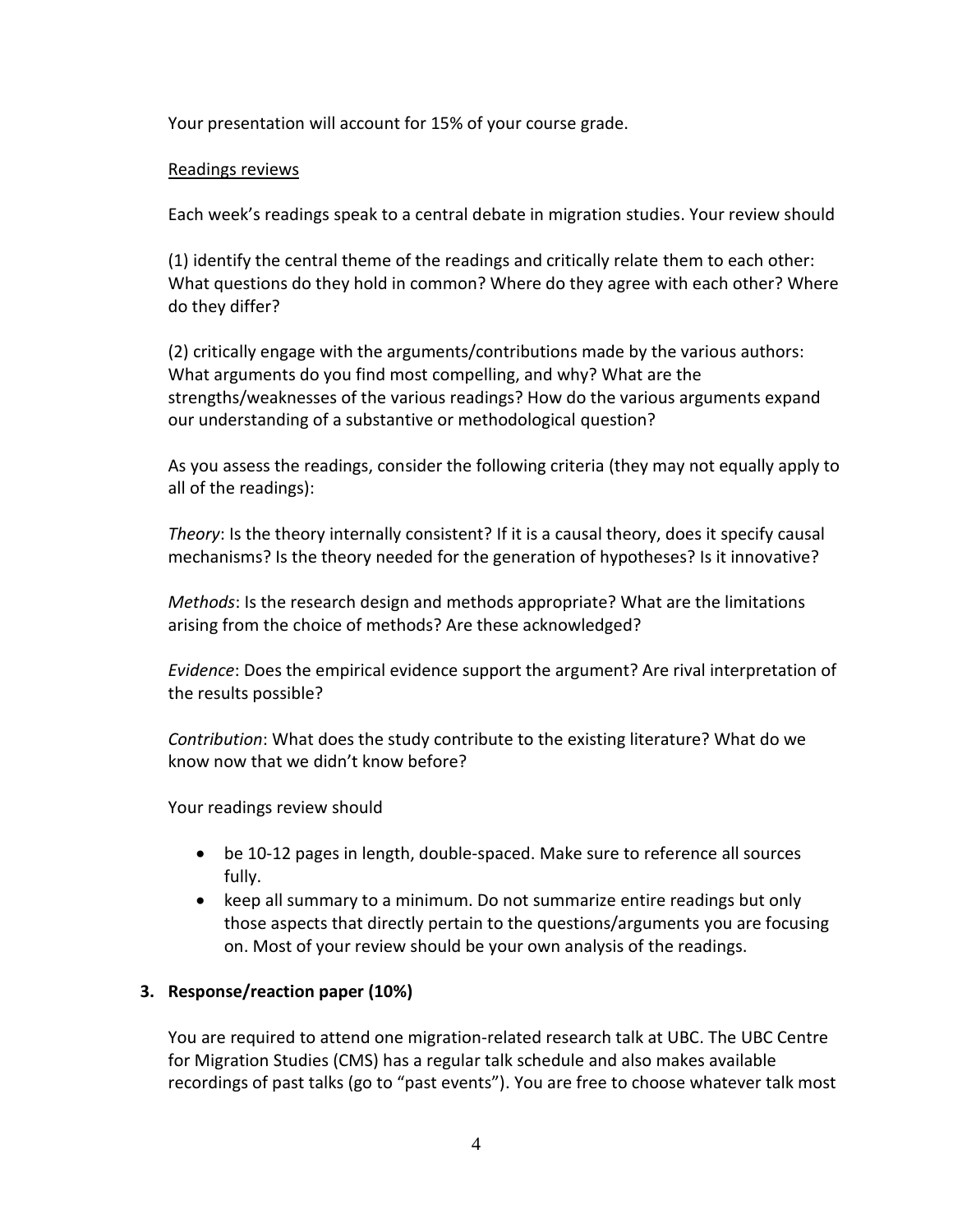interests you – whether past or present. If you wish to attend a non-CMS talk instead, check with me first.

After the talk, write a short response/reaction paper along the lines of discussants' comments. It should be about 3 pages double-spaced, broken into:

#### (1) 1 - 1.5 page summary of the talk

(2)  $1.5 - 2$  pages assessment of its strengths and weaknesses

I strongly recommend to write the paper right after the talk while everything is still fresh in your mind. The response paper has to be submitted no later than **April 23, 5pm.**

# **4. Term paper (35%)**

# *Option A: Research paper*

This assignment allows you to choose your research question, engage with the relevant literature, and employ empirical evidence to test your argument. Your research question should be a compelling one (typically a puzzle, or a "why" question, work best) and be migration-related. This paper could be a first stab at a paper to be presented at an academic conference, a journal article, or a thesis topic.

## *Option B: Policy Analysis*

This assignment allows you to evaluate specific migration or citizenship policies and to identify and analyze alternative options. Your paper should clearly establish and justify the criteria that you will use to evaluate policy and engage with existing research on the topic. Your paper will conclude with policy recommendations. The format of this paper can be closer to a research report than to a traditional academic paper.

## *Option C: Literature Review*

Choose a substantive or methodological area in migration studies and conduct a literature review. This essay will provide a critical assessment of the "state of the field" – again, this will be selective: like the readings review, this paper will focus on a particular theme or question. Writing a literature review is a great way to explore a literature and identify gaps in knowledge that can then become the focus of your dissertation.

## Requirements for *all* options:

- Papers should be 20-25 pages in length
- Students will email the instructor with a one-page proposal (clearly stating which paper option you have chosen) by **March 2, 9am**
- Students will submit the final paper as a Word attachment by **April 23, 5pm.**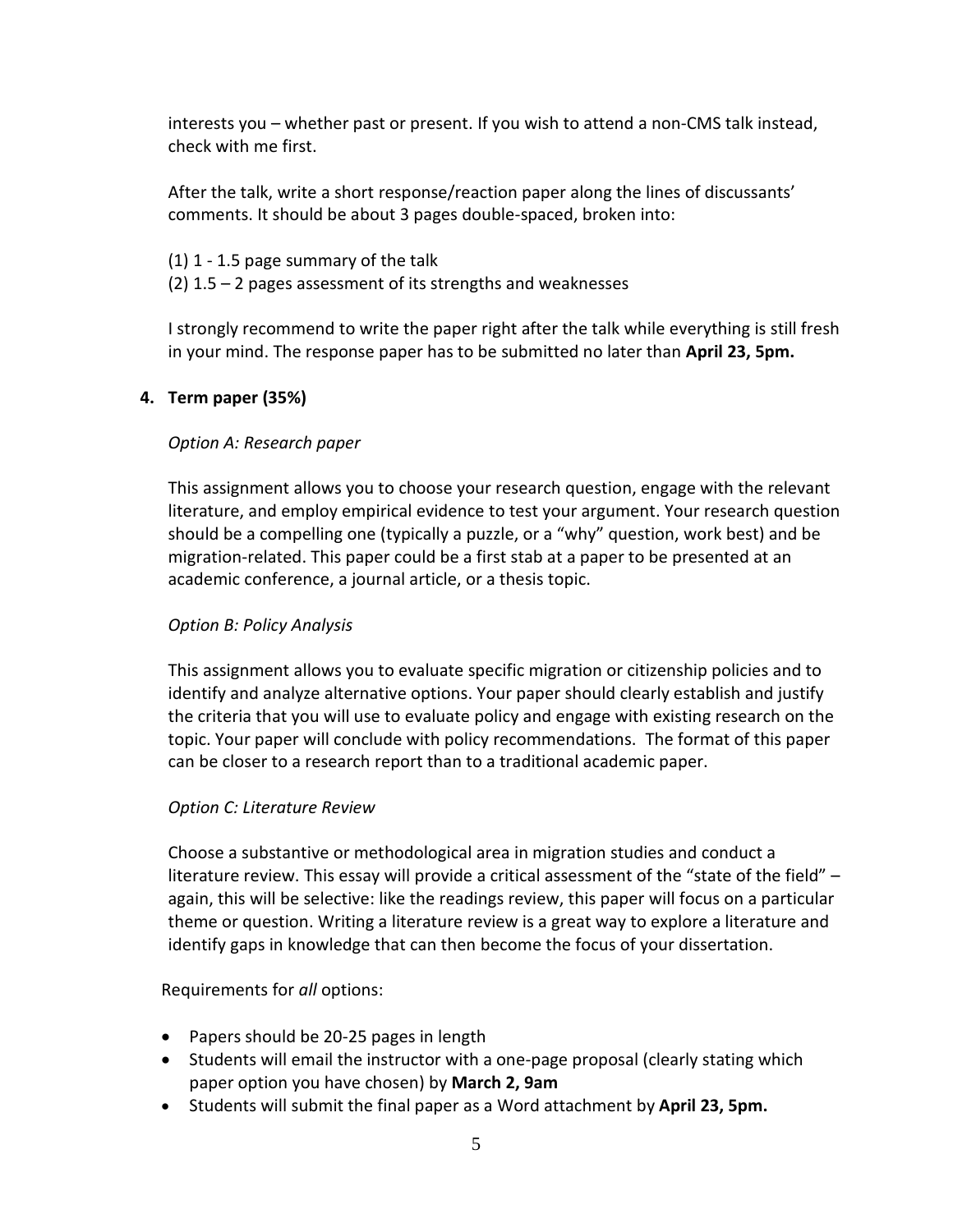## **LATENESS PENALTIES**

## *Review*

If the paper is handed in after the deadline (Tuesday, 12pm) but before class (Wednesday, 2pm), you will receive a **penalty of 2%**. If the paper is not handed in before class, you will receive a **penalty of 5%**. After that the usual term paper lateness policy applies.

# *Response paper and term paper:*

Late submission of these papers will incur a **1% penalty for each day**, including weekend days. The first day's penalty will be incurred by papers that are handed in on the day of the deadline but after the time indicated.

# **EXTENSIONS**

Extensions will be given to students with documented medical problems or in case of serious personal emergency. If you require an extension because of a medical or personal problem **you need to contact me before the deadline and as soon as the problem arises**. Requests for extensions made after the deadline will not generally be considered.

# *Better safe than sorry*

Computers crash, bags get stolen, we've all had our share of bad luck. The loss of your course paper will likely cause you some sleepless nights. Therefore: back-up your work regularly (I suggest at least once an hour) either on a USB stick or, preferably, a server. You should make use of free back-up services, such as Dropbox. You can also keep copies in your email account.

## **INSTRUCTOR AVAILABILITY**

I am available to meet with you, should you have any questions or want to discuss any issues or concerns relating to this course.

My Zoom office hours are listed on page 1 of the syllabus. If you cannot attend my office hours, email me to make an appointment. **Email is generally the best way to reach me.**

## **EMAIL POLICY**

- **1. For all questions that will require an answer longer than a short paragraph please see me in office hours instead**
- 2. During the work week, I generally respond to emails in a timely manner (usually within 48 hours).
- 3. On weekends, I do not check email regularly. Please do not expect a response before the beginning of the work week.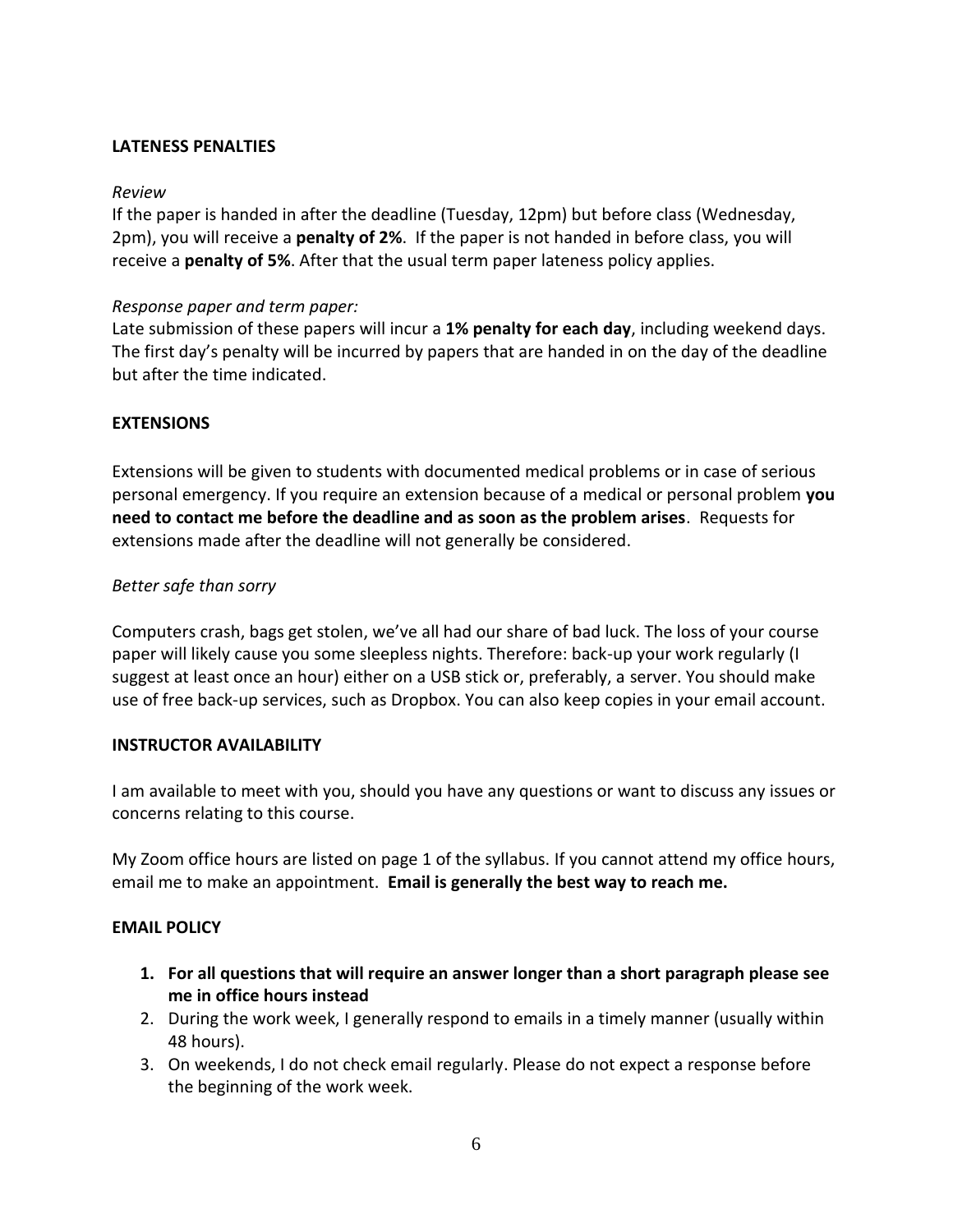4. Like face-to-face conversations, emails should convey mutual respect. Specifically, any email should start out addressing the recipient by name (as graduate students, you are welcome to address me by my first name) and should end with the sender's name.

## **ILLNESS AND ABSENCE**

Should you have to miss a class, **please notify me in advance**.

If you miss a class for non-medical/non-personal emergency reasons (such as attending a conference), **you are expected to write a brief (2-3 pages double-spaced) synthesis of the week's readings**. This synthesis is in lieu of participation credits.

If you experience medical, emotional, or personal problems that affect your attendance or academic performance, please notify Arts Academic Advising. If you are registered with the Centre for Accessibility, you should notify your instructor at least two weeks before examination dates. **If you are planning to be absent for varsity athletics, family obligations, or other commitments, you should discuss your commitments with the instructor before the drop date.**

For UBC's full policy on academic concessions, see <http://www.calendar.ubc.ca/vancouver/index.cfm?tree=3,329,0,0>

# **REACH OUT AND ASK FOR HELP IF YOU NEED IT**

University students often encounter setbacks from time to time that can impact academic performance. If you run into difficulties and need assistance, I encourage you to contact me by email or by dropping by my office. I will do my best to support your success during the term. This includes identifying concerns I may have about your academic progress or wellbeing through Early Alert. With Early Alert, faculty members can connect you with advisors who offer student's support and assistance getting back on track to success. Only specialized UBC advisors are able to access any concerns I may identify, and Early Alert does not affect your academic record.

For more information:<https://facultystaff.students.ubc.ca/systems-tools/early-alert>

For information about addressing mental or physical health concerns, including seeing a UBC counselor or doctor, visit:<https://students.ubc.ca/health-wellness>

## **GENERAL ACADEMIC POLICIES**

UBC provides resources to support student learning and to maintain healthy lifestyles but recognizes that sometimes crises arise and so there are additional resources to access including those for survivors of sexual violence. UBC values respect for the person and ideas of all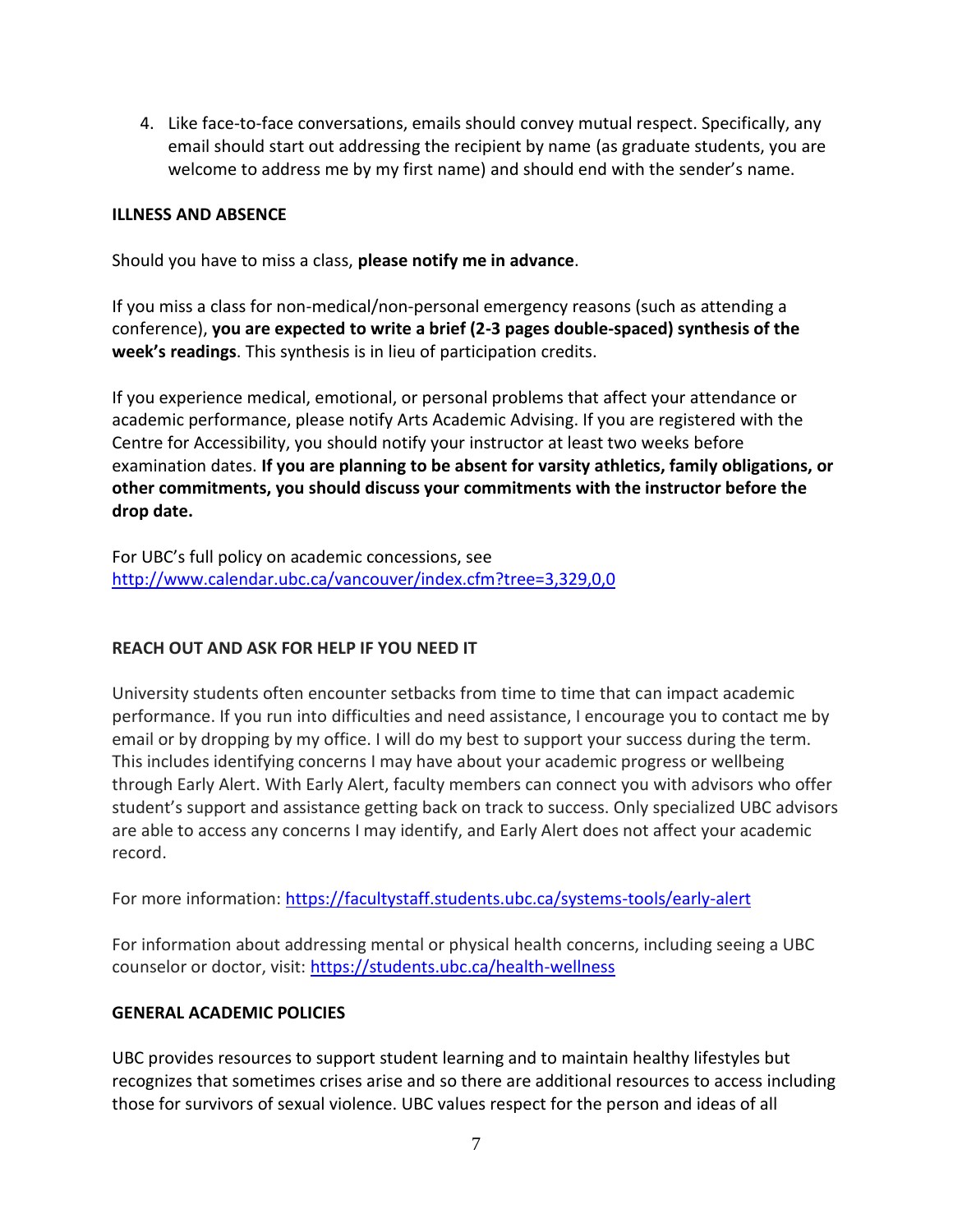members of the academic community. Harassment and discrimination are not tolerated nor is suppression of academic freedom. UBC provides appropriate accommodation for students with disabilities and for religious and cultural observances. UBC values academic honesty and students are expected to acknowledge the ideas generated by others and to uphold the highest academic standards in all of their actions. Details of the policies and how to access support are available here [\(https://senate.ubc.ca/policiesresources-support-student-success\)](https://senate.ubc.ca/policiesresources-support-student-success).

Regular attendance in seminar and participation is expected. All assignments must be completed and handed in.

Read the university calendar so that you are aware of no-penalty drop dates, requirements for medical authorization (to defer an assignment deadline, for example) and other procedures that may affect you.

Students who wish to appeal grades assigned to their academic work may do so. The initial appeal should be made to the course instructor. If the student remains unsatisfied with this process, he/she may proceed to the head of the department or further to a formal committee established in accordance with University policies.

Religious holidays – UBC permits students who are scheduled to attend classes or write examinations on holy days of their religions to notify their instructor in advance of these days and their wish to observe them by absenting themselves from class or examination. Instructors provide opportunity for students to make up work or examinations missed without penalty. (Policy # 65.)

UBC is committed to the academic success of students with disabilities. UBC's policy on Academic Accommodations for students with disabilities aims to remove barriers and provide equal access to University services, ensure fair and consistent treatment of all students, and to create a welcoming environment. Students with a disability should first meet with an Accessibility advisor to determine what accommodations/services you are eligible for.

# **ACADEMIC INTEGRITY AND RESPONSIBILITY**

As a member of this class, you are responsible for contributing to the course objectives through your participation in class activities and your work on essays, exams, and other projects. In the process of coming into your own as an independent, responsible participant in the academic community, you are encouraged to seek advice, clarification, and guidance in your learning from your instructor and/or Teaching Assistant. If you decide to seek help beyond the resources of this course, you are responsible for ensuring that this help does not lead you to submit others' work as your own. If an outside tutor or other person helps you, show this policy to your tutor or helper: make sure you both understand the limits of this person's permissible contribution. If you are uncertain, consult your instructor or TA.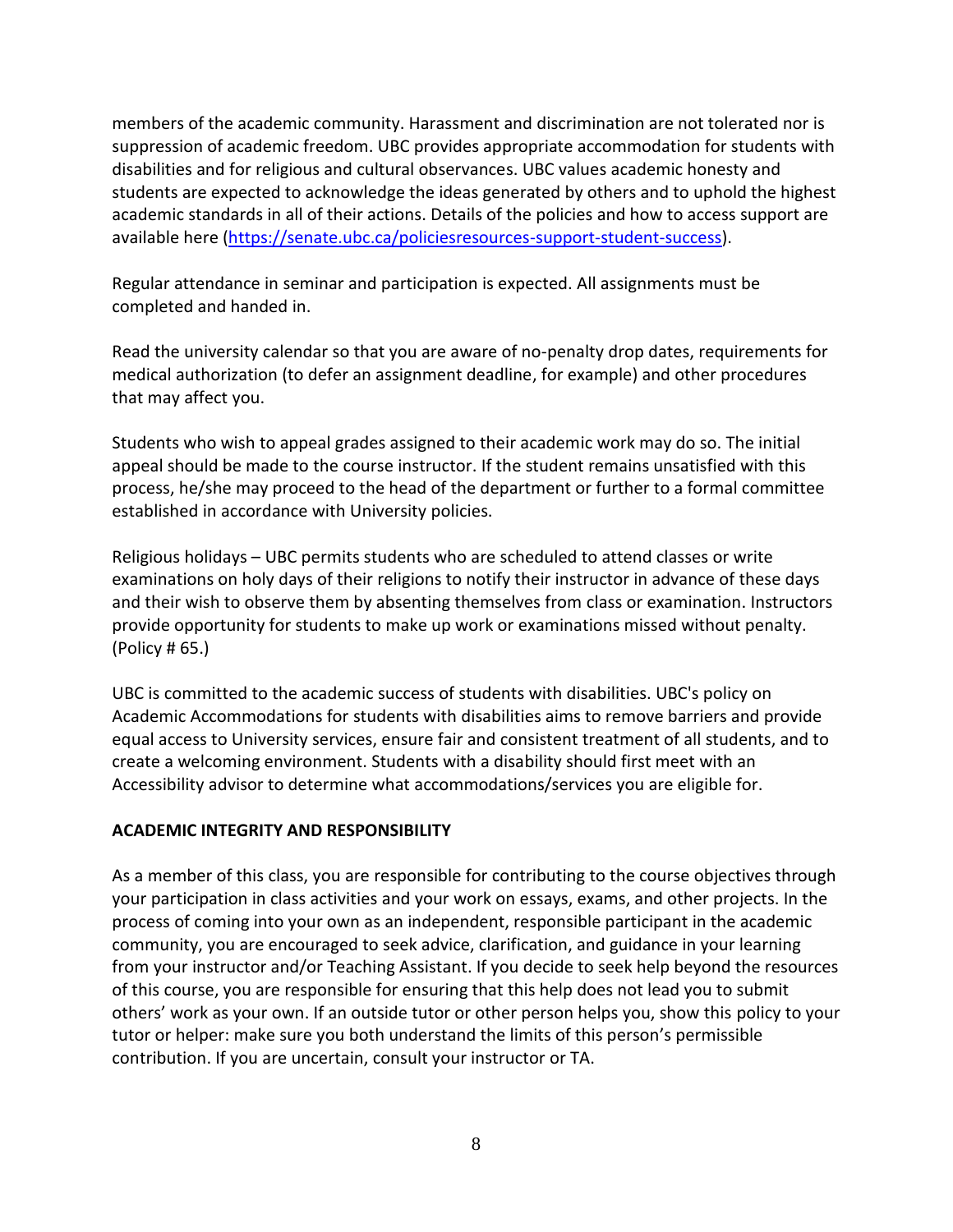Academic communities depend on their members' honesty and integrity in representing the sources of reasoning, claims, and wordings that appear in their work. Like any other member of the academic community, you will be held responsible for the accurate representation of your sources: the means by which you produced the work you are submitting. If you are found to have misrepresented your sources and to have submitted others' work as your own, penalties may follow. Your case may be forwarded to the Head of the department, who may decide that you should receive zero for the assignment. The Head will report your case to the Dean's Office, where the report will remain on file. The Head may decide, in consultation with your instructor, that a greater penalty is called for, and will forward your case to the Dean's Office. After an interview in the Dean's Office, your case may be forwarded to the President's Advisory Committee on Academic Misconduct. Following a hearing in which you will be asked to account for your actions, the President may apply penalties including zero for the assignment; zero for the course; suspension from the university for a period ranging from 4 to 24 months; a notation on your permanent record. The penalty may be a combination of these.

Academic communities also depend on their members' living up to the commitments they make. By enrolling in this course, you make commitments to an academic community: you are responsible for meeting deadlines, and attending class and engaging in class activities. If you find that you cannot meet a deadline or cannot participate in a course activity, discuss your situation with your instructor or TA before the deadline or before your absence.

Like any academic author submitting work for review and evaluation, you are guaranteeing that the work you submit for this course has not already been submitted for credit in another course. Your submitting work from another course, without your instructor's prior agreement, may result in penalties such as those applied to the misrepresentation of sources.

## **RESPECTFUL UNIVERSITY ENVIRONMENT**

UBC recognizes that "the best possible environment for working, learning and living is one in which respect, civility, diversity, opportunity and inclusion are valued." The full *UBC Statement on Respectful Environment for Students, Faculty and Staff* can be found at [http://www.hr.ubc.ca/respectful-environment/files/UBC-Statement-on-Respectful-](http://www.hr.ubc.ca/respectful-environment/files/UBC-Statement-on-Respectful-Environment-2014.pdf)[Environment-2014.pdf.](http://www.hr.ubc.ca/respectful-environment/files/UBC-Statement-on-Respectful-Environment-2014.pdf) Students should read this statement carefully and take note of both the protections and the responsibilities that it outlines for all members of the UBC community. Students should also review the Student Code of Conduct, at: <http://www.calendar.ubc.ca/vancouver/index.cfm?tree=3,54,750,0>

This course values frank discussion, healthy debate, and the free and respectful exchange of ideas. Students are welcome to voice and defend their views, which may differ from those of other students or of the instructor. However, disrespectful behavior, including bullying and harassment, will not be tolerated. The instructor and teaching assistant will be professional and respectful in all their exchanges with students, and students will exercise similar professionalism and respect in their interactions with each other, with the teaching assistant, and with the instructor.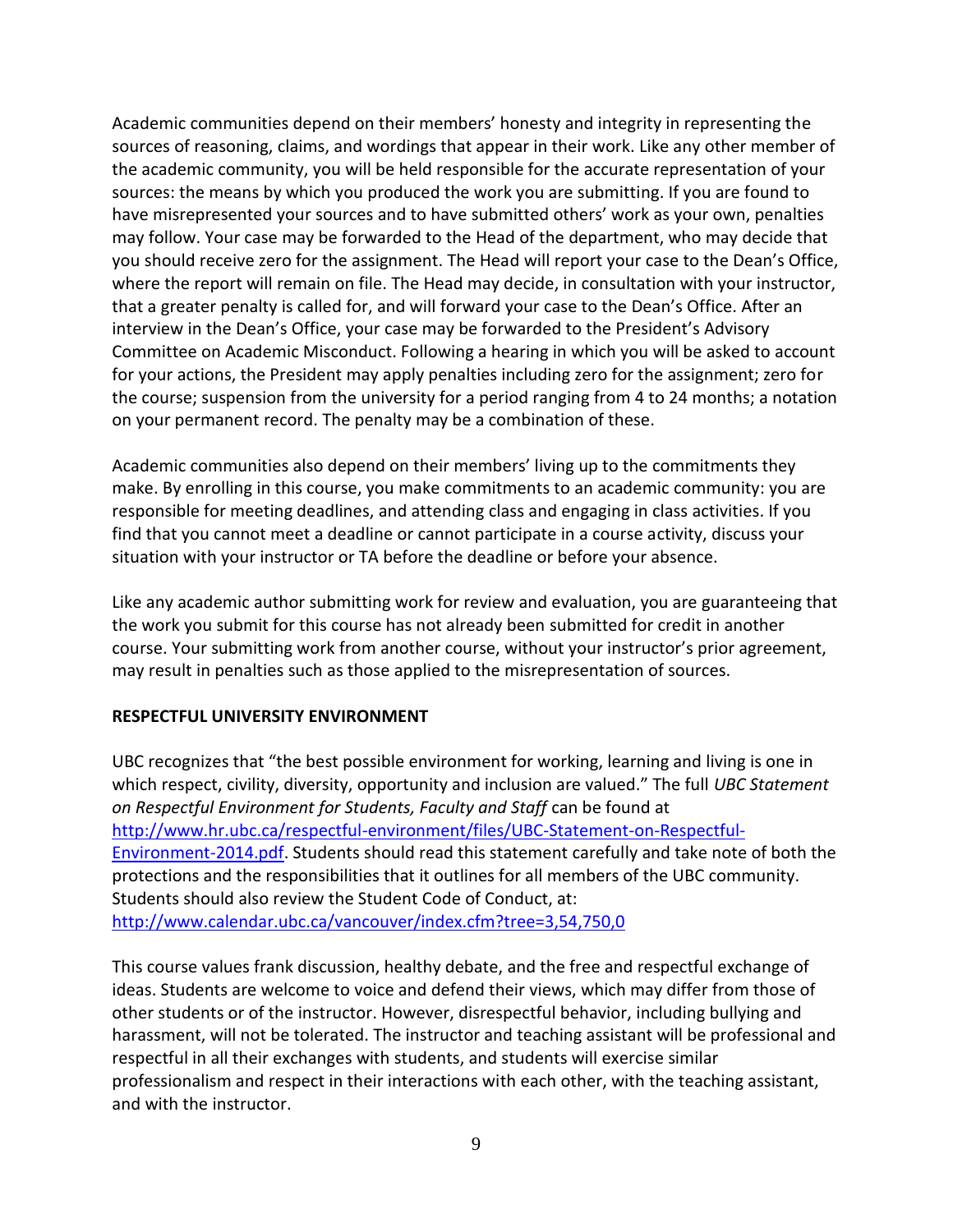If you have any concerns about the class environment, please raise them with the instructor. You also have the options of contacting the Head of the Political Science Department, UBC's Equity and Inclusion Office (http://equity.ubc.ca), or the UBC Ombudsperson for Students: [https://ombudsoffice.ubc.ca](https://ombudsoffice.ubc.ca/)

## **EQUITY AND HARASSMENT**

UBC is committed to equity (including but not limited to gender equity) and fostering a safe learning environment for everyone. All peoples should be able to study, work, and learn in a supportive environment that is free from sexual violence, harassment, and discrimination. UBC's Policy #3 on Discrimination and Harassment defines harassment as: "unwanted and unwelcome attention from a person who knows, or ought to know, that the behaviour is unwelcome. Harassment can range from written or spoken comments to unwanted jokes, gifts, and physical assault, and may be accompanied by threats or promises regarding work or study opportunities and conditions. Harassment can be either a single incident or a series of related incidents." Such behavior is not acceptable and will not be tolerated at UBC. If you or someone you know has encountered sexual violence or harassment, you can find confidential support and resources at the AMS Sexual Assault Support Centre, (SASC), and the Equity and Inclusion Office. The SASC is an all-genders service that serves the UBC-Vancouver campus community and is committed to creating a safer campus community, free from sexualized violence. Their work is informed by feminism, anti-oppression and recognition of intersectionality. The Equity and Inclusion Office is committed to fostering a community in which human rights are respected and equity and diversity are integral to university life.

Resources are available at:

Sexual Assault Support Centre, (SASC) 249M, Student Union Building, UBC 604-827-5180 [sasc@ams.ubc.ca](mailto:sasc@ams.ubc.ca) [http://amssasc.ca](http://amssasc.ca/)

Equity and Inclusion Office 2306 – 1874 East Mall (Brock Hall) 604.822.6353 [equity@equity.ubc.ca](mailto:equity@equity.ubc.ca) [http://equity.ubc.ca](http://equity.ubc.ca/)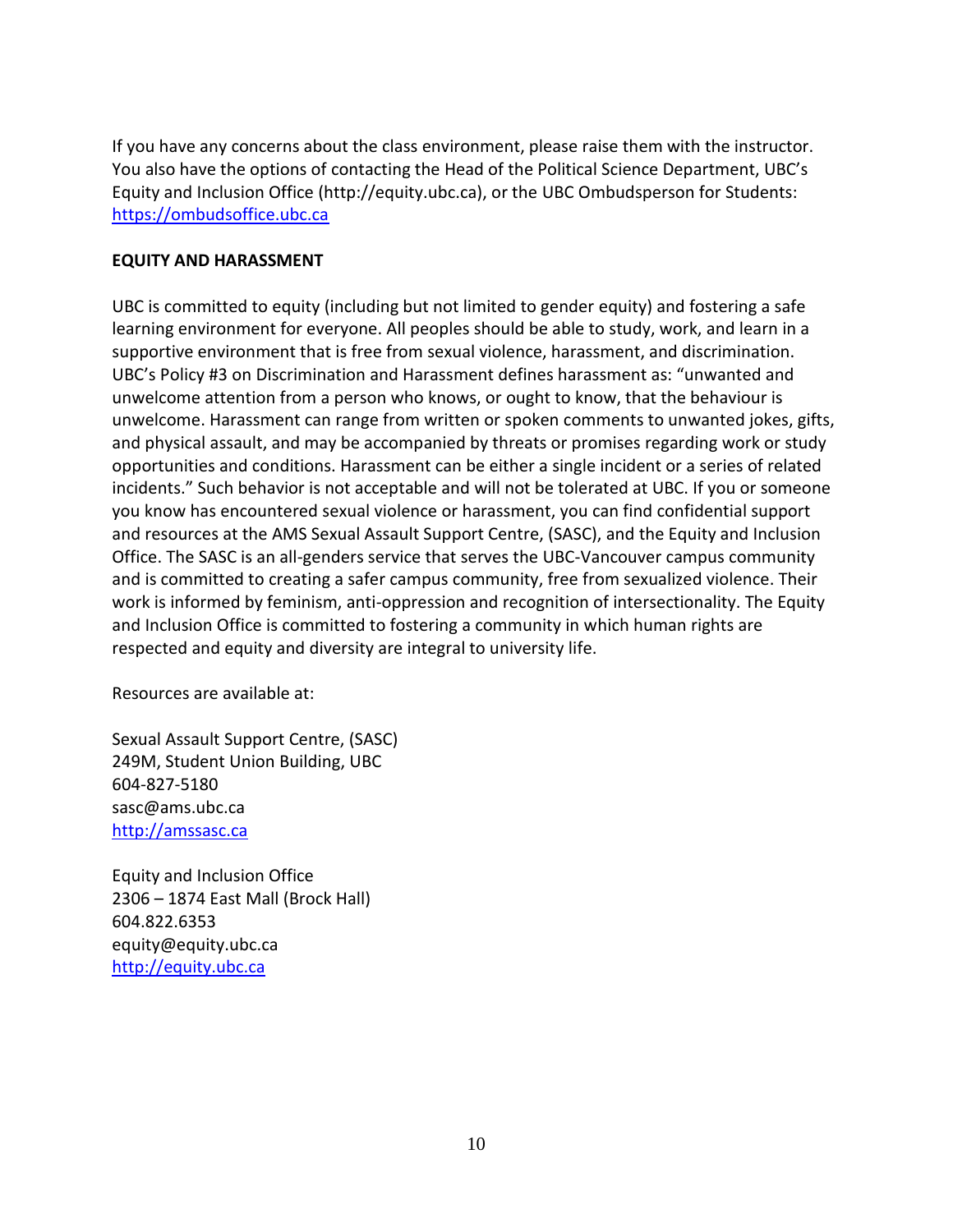#### **Seminar Schedule and Readings**

## **INTRODUCTION**

## **Week 1 Introduction: Why do People Migrate? January 12**

Marta Bivand Erdal & Ceri Oeppen. 2018. "Forced to Leave? The Discursive and Analytical Significance of Describing Migration as Forced and Voluntary. *Journal of Ethnic and Migration Studies* 44(6) 981-998 (read before class)

Carling, Jørgen. 2016. "Why Do People (Want to) Migrate?" (to watch in class) [https://www.youtube.com/watch?v=Jk3n\\_Bft7QI](https://www.youtube.com/watch?v=Jk3n_Bft7QI)

#### **Week 2 Disciplinary Approaches to the Study of Migration January 19**

Bretell, Caroline B. & James F. Hollifield. 2015. "Migration Theory: Talking Across Disciplines." In: Brettell, Caroline B. and James F. Hollifield, *Migration Theory: Talking Across Disciplines*. 3rd ed. New York: Routledge. 1-21

Hollifield, James F. & Tom K. Wong. 2015. "The Politics of International Migration: How Can We "Bring the State Back In." In: Brettell, Caroline B. and James F. Hollifield, *Migration Theory: Talking Across Disciplines*. 3rd ed. New York: Routledge. 227-288

Either Fitzgerald **or** Abraham:

Fitzgerald, David Scott. 2015. "The Sociology of International Migration," Brettell, Caroline B. and James F. Hollifield, *Migration Theory: Talking Across Disciplines*. 3rd ed. New York: Routledge. 115-147

Abraham, David. 2015. "Law and Migration." In: Brettell, Caroline B. and James F. Hollifield, *Migration Theory: Talking Across Disciplines*. 3rd ed. New York: Routledge. 289-317

Wimmer, Andreas & Nina Glick Schiller. 2003. "Methodological Nationalism, the Social Sciences, and the Study of Migration: An Essay in Historical Epistemology." *The International Migration Review*, 37(3) 576- 610

Adamson, Fiona B. & Gerasimos Tsourapas G. 2020. "The Migration State in the Global South: Nationalizing, Developmental, and Neoliberal Models of Migration Management." *International Migration Review*. 54(3) 853-882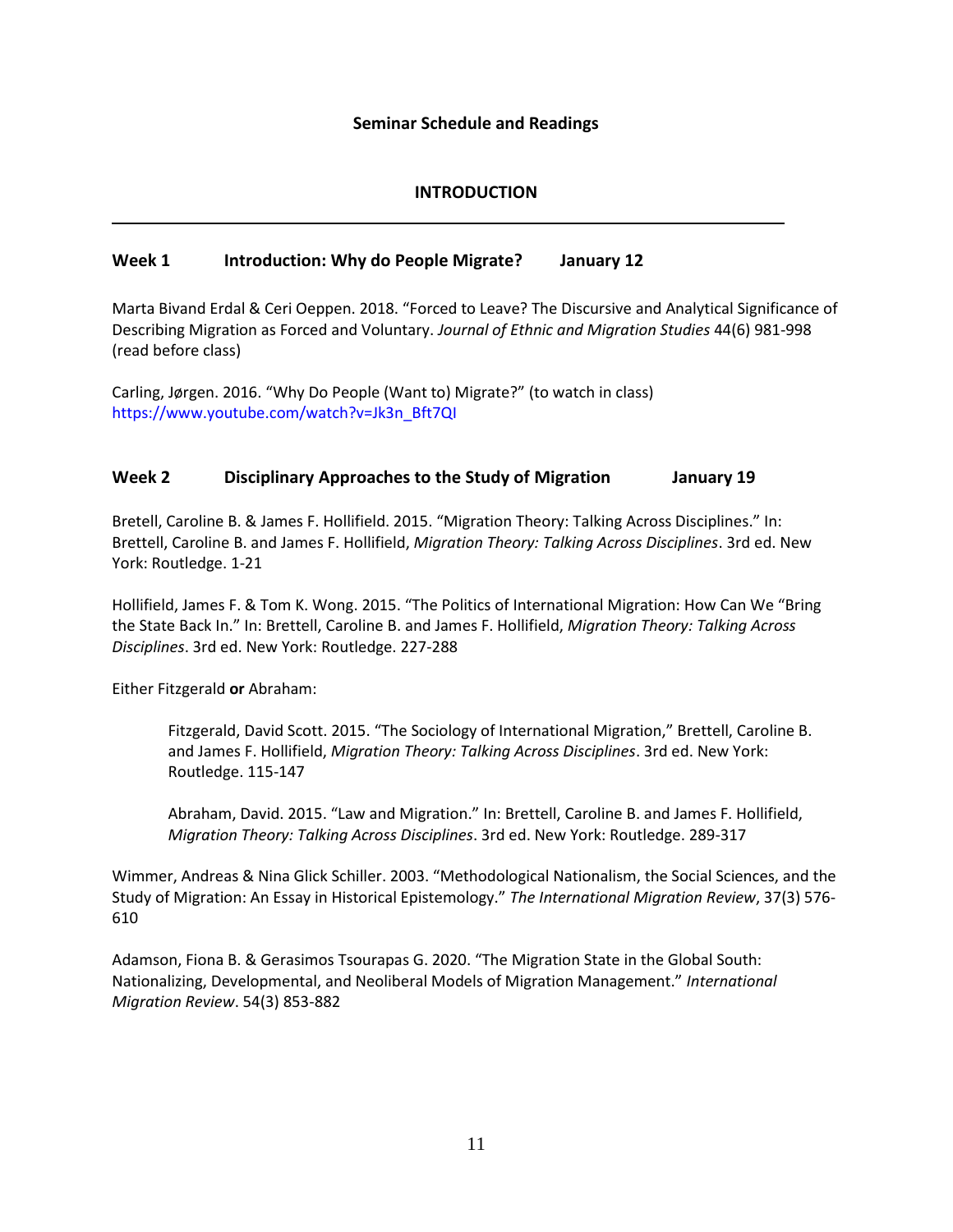#### **Week 3 Immigration and Settler Colonialism January 26**

Ellermann, Antje and Ben O'Heran. (Forthcoming). "Unsettling Migration Studies: Indigeneity and Immigration in Settler Colonial States." In: Catherine Dauvergne (ed.) *Research Handbook on the Law and Politics of Migration.* Edward Elgar.

Frymer, Paul. 2014. "A Rush and a Push and the Land Is Ours": Territorial Expansion, Land Policy, and U.S. State Formation." *Perspectives on Politics*, 12(2) 119-144

Laurie K. Bertram. 2018. "'Eskimo' Immigrants and Colonial Soldiers: Icelandic Immigrants and the North-West Resistance, 1885". *The Canadian Historical Review*. 99(1) 63-97

Volpp, Leti. 2015. "The Indigenous As Alien." *UC Irvine Law Review*, 5, 289-326

Simpson, Audra. 2014. *Mohawk Interruptus: Political Life Across the Borders of Settler States*." Chapel Hill: Duke University Press. Read Chapter 1 "Indigenous Interruptions: Mohawk Nationhood, Citizenship, and the State," 1-35

Amar Bhatia. 2013. "We Are All Here to Stay? Indigeneity, Migration and 'Decolonizing' the Treaty Right to Be Here." *Windsor Yearbook of Access to Justice*. 13(2): 39-64

#### **Week 4 The Ethics of Borders February 2**

Song, Sarah. 2018. "Political Theories of Migration." *Annual Review of Political Science*. 21, 385–402 (**skim** to get a sense of the larger border debate in political theory)

Walzer, Michael. 1983. *Spheres of Justice: A Defense of Pluralism and Equality.* New York: Basic Books. Chapter on "Membership," 31-63

Carens, Joseph. 1987. "Aliens and Citizens: The Case for Open Borders" *The Review of Politics,* 49(2) 251- 273. Read pages 251-252, 255-362, 364-273 (**skip** discussion of Nozick and utilitarianism)

Smith, Rogers. 2014. National Obligations and Noncitizens: Special Rights, Human Rights, and Immigration. *Politics & Society* 42(3) 381-398

Ellermann, Antje & Goenaga, Agustín. 2019. "Discrimination and Policies of Immigrant Selection in Liberal States." *Politics & Society* 47(1) 87-116

#### **Week 5 Mobility and State Control of Borders February 9**

Torpey, John. 1998. "Coming and Going: On the State Monopolization of the Legitimate "Means of Movement." *Sociological Theory* 16 (**only** pages 239-249)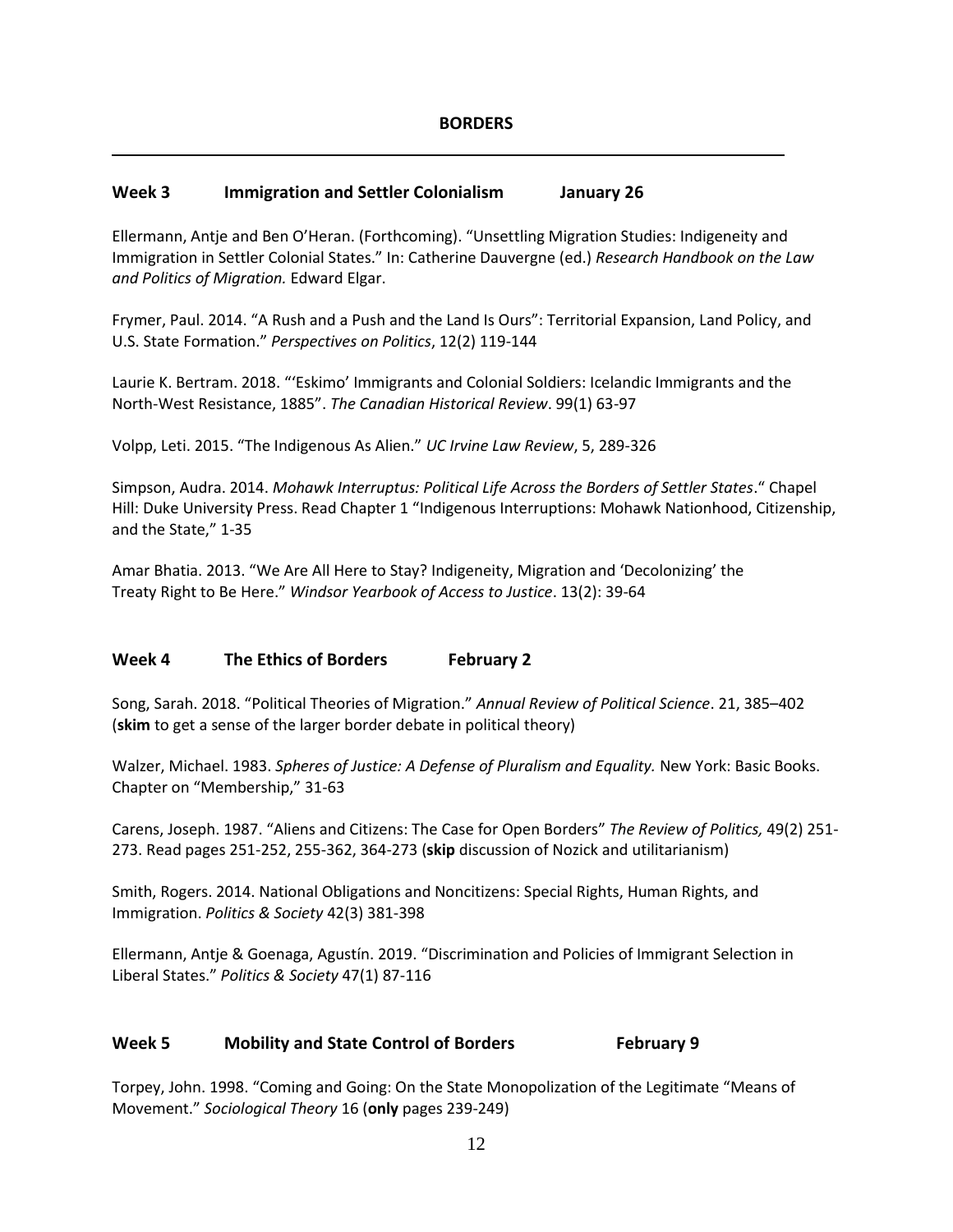McKeown, Adam. 2012. "How the Box Became Black: Brokers and the Creation of the Free Migrant." *Pacific Affairs* 85(1) 21-45

Matthew Light. 2012. "What Does It Mean to Control Migration? Soviet Mobility Policies in Comparative Perspective" *Law & Social Inquiry* 37(2) 395-430

Steffen Mau, Fabian Gülzau, Lena Laube & Natascha Zaun. 2015. "The Global Mobility Divide: How Visa Policies Have Evolved over Time." *Journal of Ethnic and Migration Studies* 41(8) 1192-1213

Menjívar, Cecilia. 2014. "Immigration Law Beyond Borders: Externalizing and Internalizing Border Controls in an Era of Securitization." *Annual Review of Law and Social Science* 10 353-369

Kalman, Ian. 2018. "Proofing Exemption: Documenting Indigeneity at the Canada–US Border." *Anthropologica* 60(1) 212-222

#### **THE POLITICS OF MIGRATION**

**Week 6 Reading Week (no class) February 16**

#### **Week 7 Public Opinion on Immigration February 23**

Hainmueller, Jens, & Hopkins, Daniel J. 2014. "Public Attitudes Toward Immigration." *Annual Review of Political Science* 17(1) 225-249

Paul M. Sniderman, Louk Hagendoorn & Markus Prior. 2004. "Predisposing Factors and Situational Triggers: Exclusionary Reactions to Immigrant Minorities." *American Political Science Review* 98(1) 35-49

Hainmueller, Jens & Dominic Hangartner. 2013. "Who Gets a Swiss Passport? A Natural Experiment in Immigrant Discrimination." *American Political Science Review* 107(1) 159-187

Wright, Matthew, Morris Levy & Jack Citrin. 2016. "Public Attitudes Toward Immigration Policy Across the Legal/Illegal Divide: The Role of Categorical and Attribute-Based Decision-Making. *Political Behavior* 38(1) 229-253

#### **Week 8 The Rise and Impact of Anti-Immigration Parties March 2**

#### **SUBMISSION DEADLINE FOR PAPER PROPOSAL**

Ivarsflaten, Elisabeth. 2008. "What Unites Right-Wing Populists in Western Europe? Re-Examining Grievance Mobilization Models in Seven Successful Cases." *Comparative Political* Studies 41(1) 3-23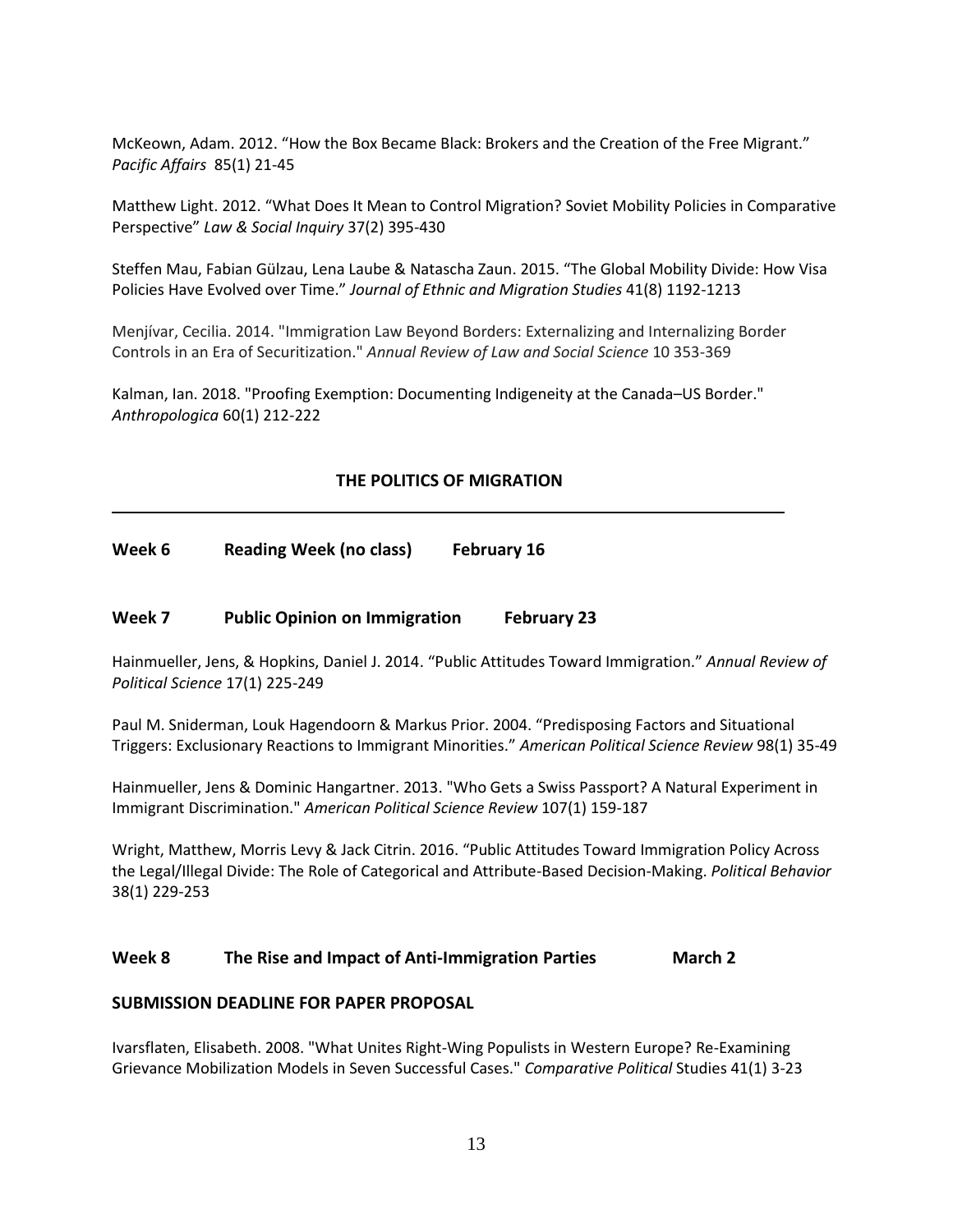Steenvoorden, Eefje, and Eelco Harteveld. 2018. "The Appeal of Nostalgia: The Influence of Societal Pessimism on Support for Populist Radical Right Parties." *West European Politics*, 41 (1):28-52

Minkenberg, Michael. 2001. "The Radical Right in Public Office: Agenda‐setting and Policy Effects." *West European Politics* 24 (4) 1-21

Van Spanje, Joost. 2010. "Contagious Parties: Anti-Immigration Parties and Their Impact on Other Parties' Immigration Stances in Contemporary Western Europe." *Party Politics* 16(5) 563–586

Westlake, Daniel. 2018. "Multiculturalism, Political Parties, and the Conflicting Pressures of Ethnic Minorities and Far-right Parties." *Party Politics* 24 (4) 421-43

## **Week 9 The Making of Immigration Policy March 9**

Freeman, Gary P. 2006. "National Models, Policy Types, and the Politics of Immigration in Liberal Democracies." *West European Politics* 29(20) 227-247

Boswell, Christina. 2007. "Theorizing Migration Policy: Is There a Third Way?" *International Migration Review* 41(1) 75-100

Ellermann, Antje. 2021. *The Politics of Immigration: Policy Choices in Germany, Canada, Switzerland, and the United States.* New York: Cambridge University Press (read Chapters 1-2 and **either** 3-4 **or** 5-6)

## **Week 10 The Politics of Protection March 16**

Mayblin, Lucy. 2014. "Colonialism, Decolonisation, and the Right to be Human*." Journal of Historical Sociology* 27 423-441

Betts, Alexander. 2010. "Survival Migration: A New Protection Framework." *Global Governance* 16(3) 361-382

Hamlin, Rebecca. 2012. "International Law and Administrative Insulation: A Comparison of Refugee Status Determination Regimes in the United States, Canada, and Australia." *Law & Social Inquiry* 37(4) 933-968

Zaun, Natascha. 2018. "States as Gatekeepers in EU Asylum Politics: Explaining the Non-Adoption of a Refugee Quota System." *Journal of Common Market Studies* 56(1) 44-62

Hovil, Lucy. 2007. "Self-settled Refugees in Uganda: An Alternative Approach to Displacement?" *Journal of Refugee Studies* 20(4) 599-621

#### **CITIZENSHIP AND EXCLUSION/INCLUSION**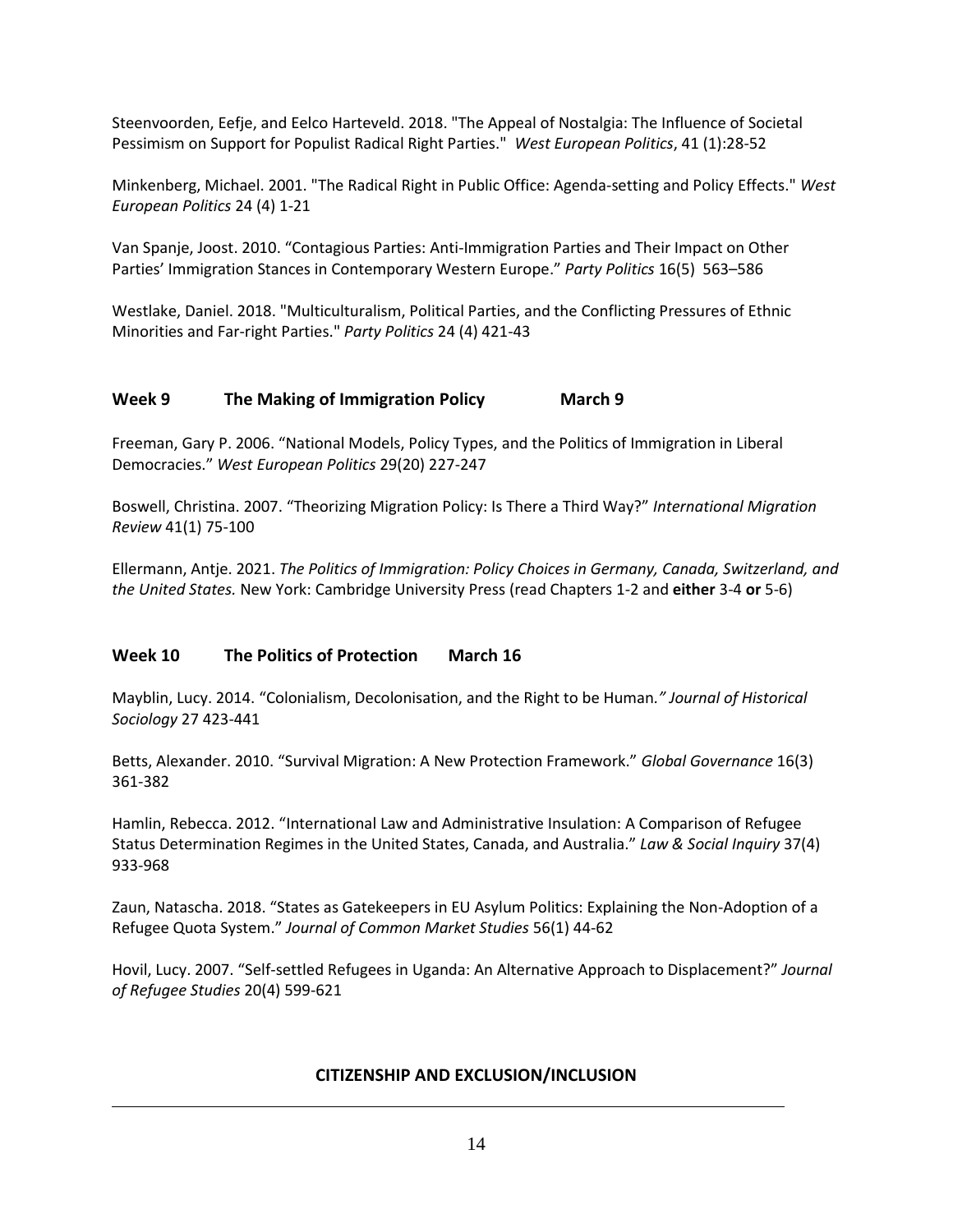#### **Week 11 Statelessness and Il/legality March 23**

Ngai, Mae M. 2003. "The Strange Career of the Illegal Alien: Immigration Restriction and Deportation Policy in the United States, 1921–1965." *Law and History Review* 21(1) 69-108

Kristy Belton. 2016. "Rooted Displacement: The Paradox of Belonging among Stateless People." *Citizenship Studies* 19(8) 1362-1025

Menjívar, Cecilia, and Sarah M. Lakhani. 2016. "Transformative Effects of Immigration Law: Immigrants' Personal and Social Metamorphoses through Regularization." *American Journal of Sociology* 121(6) 1818-1855

Ellermann, Antje. 2010. "Undocumented Migrants and Resistance in the Liberal State." *Politics & Society* 38(3) 408-429

Sadiq, Kamal. 2005. "When States Prefer Non-Citizens over Citizens: Conflict over Illegal Immigration into Malaysia." *International Studies Quarterly*, 49(1) 101–122

## **Week 12 Citizenship and the Nation-State March 30**

Brubaker, Rogers. 1990. "Immigration, Citizenship, and the Nation-State in France and Germany: A Comparative Historical Analysis." *International Sociology* 5 379-407

Erin Aeran Chung, Darcie Draudt & Yunchen Tian. 2020. "Regulating Membership and Movement at the Meso-level: Citizen-making and the Household Registration System in East Asia" *Citizenship Studies* 24(1) 76-92

Willem Maas. 2008. "Migrants, States, and EU Citizenship's Unfulfilled Promise," *Citizenship Studies*, 12(6) 583-596

Lightfoot, Sheryl. 2013. "The International Indigenous Rights Discourse and Its Demands for Multilevel Citizenship," in Maas, Willem (ed.) *Multilevel Citizenship*. Philadelphia: University of Pennsylvania Press 127-146

Green, Joyce. 2017. "The Impossibility of Citizenship Liberation for Indigenous People." In Jatinder Mann (ed.). Citizenship in Transnational Perspective: Australia, Canada, and New Zealand. Palgrave Macmillan, 175-188

## **Week 13 Multiculturalism and Immigrant Integration/Inclusion April 6**

Banting, Keith. 2014. Transatlantic Convergence? The Archeology of Immigrant Integration in Canada and Europe." *International Journal* 69(1) 66-84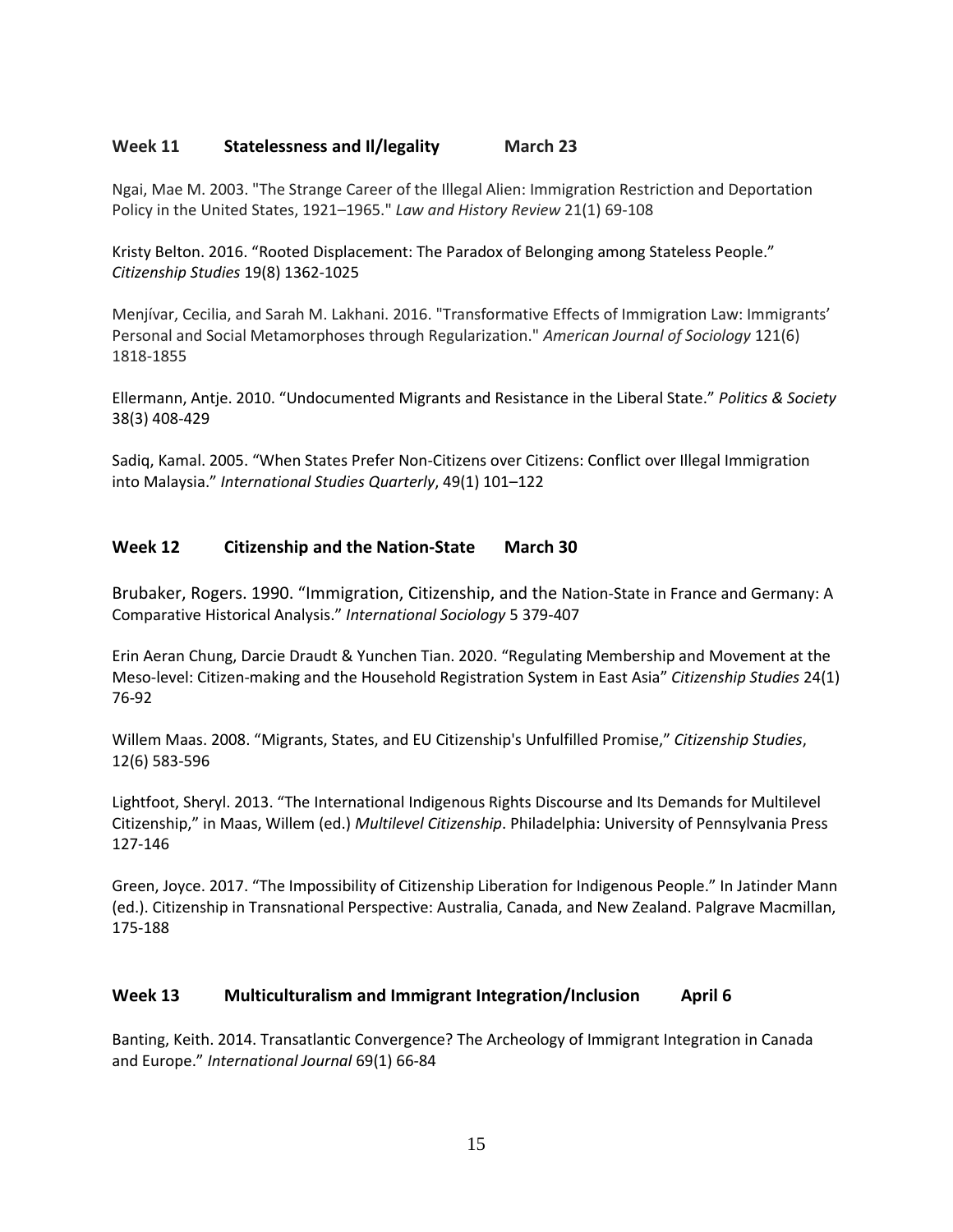Chung, Erin Aeran. 2020. *Immigrant Incorporation in East Asian Democracies*. New York: Cambridge University Press. Chapter 6 only ("Multiculturalism with Adjectives", 163-202)

Bertossi, Christophe. 2011. "National Models of Integration in Europe: A Comparative and Critical Analysis." *American Behavioral Scientist* 55(12) 1561-1580

Wright, Matthew & Irene Bloemraad, 2012. "Is There a Trade-off between Multiculturalism and Socio-Political Integration? Policy Regimes and Immigrant Incorporation in Comparative Perspective," *Perspectives on Politics* 10(1) 77-95

Neureiter, Michael. 2019. "Evaluating the Effects of Immigrant Integration Policies in Western Europe Using a Difference-in-differences Approach." *Journal of Ethnic and Migration Studies* 45(15) 2779-2800

#### **Week 14 Conclusion April 13**

#### **SUBMISSION DEADLINE FOR PAPER: April 23, 5pm**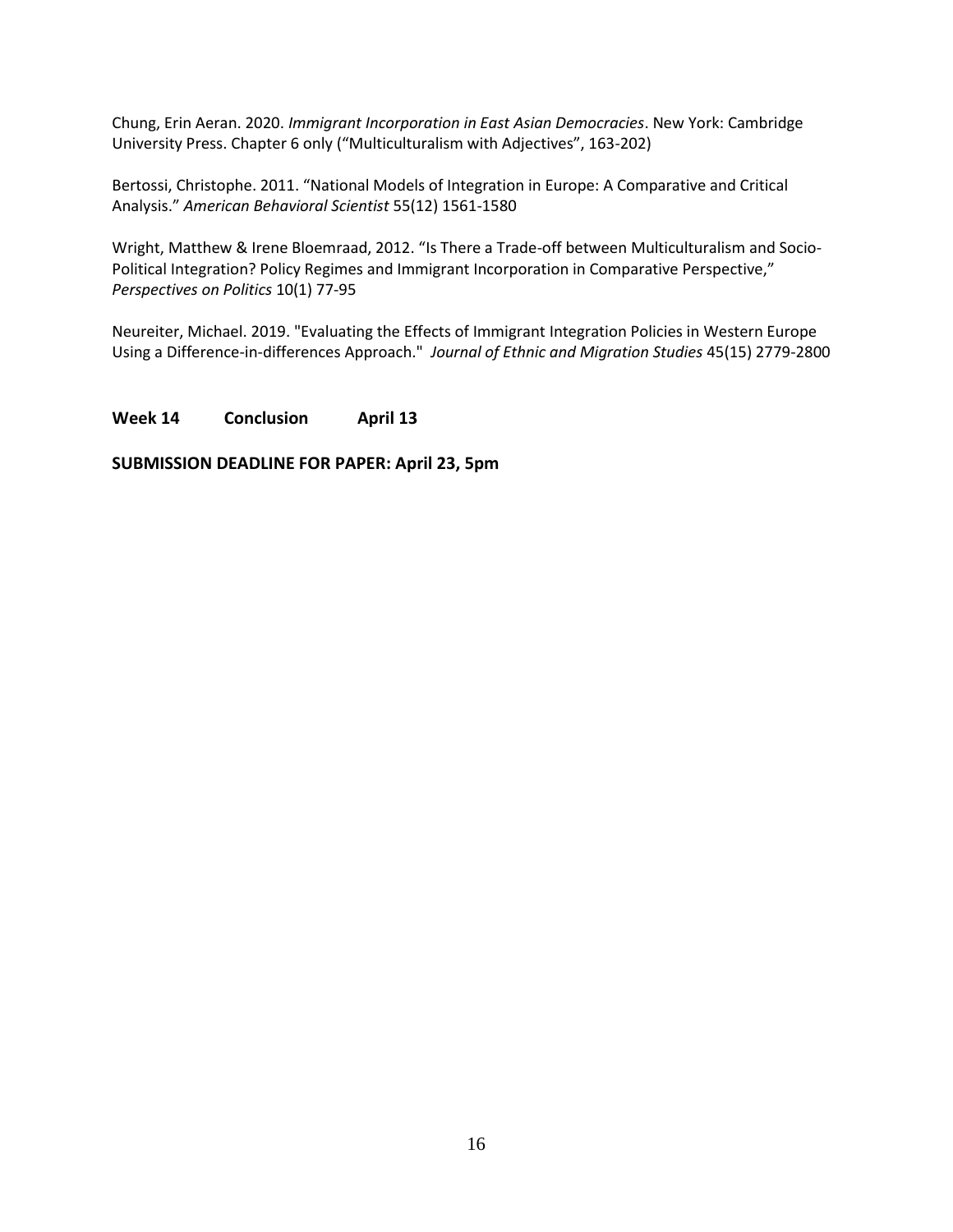# **APPENDICES**

# **Appendix 1: Class participation assessment**

**Name:**

**Grade:** 

**Comments:** 

| 1. Knowledge of assigned readings                                     |
|-----------------------------------------------------------------------|
| Uneven demonstration of knowledge of readings                         |
| Clear and consistent demonstration of knowledge of readings/arguments |
| Exceptional understanding of readings/arguments                       |
| 2. Logic and quality of analysis                                      |
| Some gaps in analytical thinking                                      |
| Consistent demonstration of analytical thinking                       |
| Exceptional demonstration of analytical thinking                      |
| 3. Respect of diverse perspectives                                    |
| Comments were not always respectful of others' viewpoints             |
| Comments were consistently respectful                                 |
| 4. Engagement with others                                             |
| Comments occasionally engaged with others' contributions              |
| Comments consistently engaged with and built on others' contributions |
| 5. Clarity of expression                                              |
| Comments sometimes lacked clarity                                     |
| Comments were consistently clear and well formulated                  |
| 6. Overall quality of participation                                   |
| Did not quite meet expectations                                       |
| Fully met expectations                                                |
| <b>Exceeded expectations</b>                                          |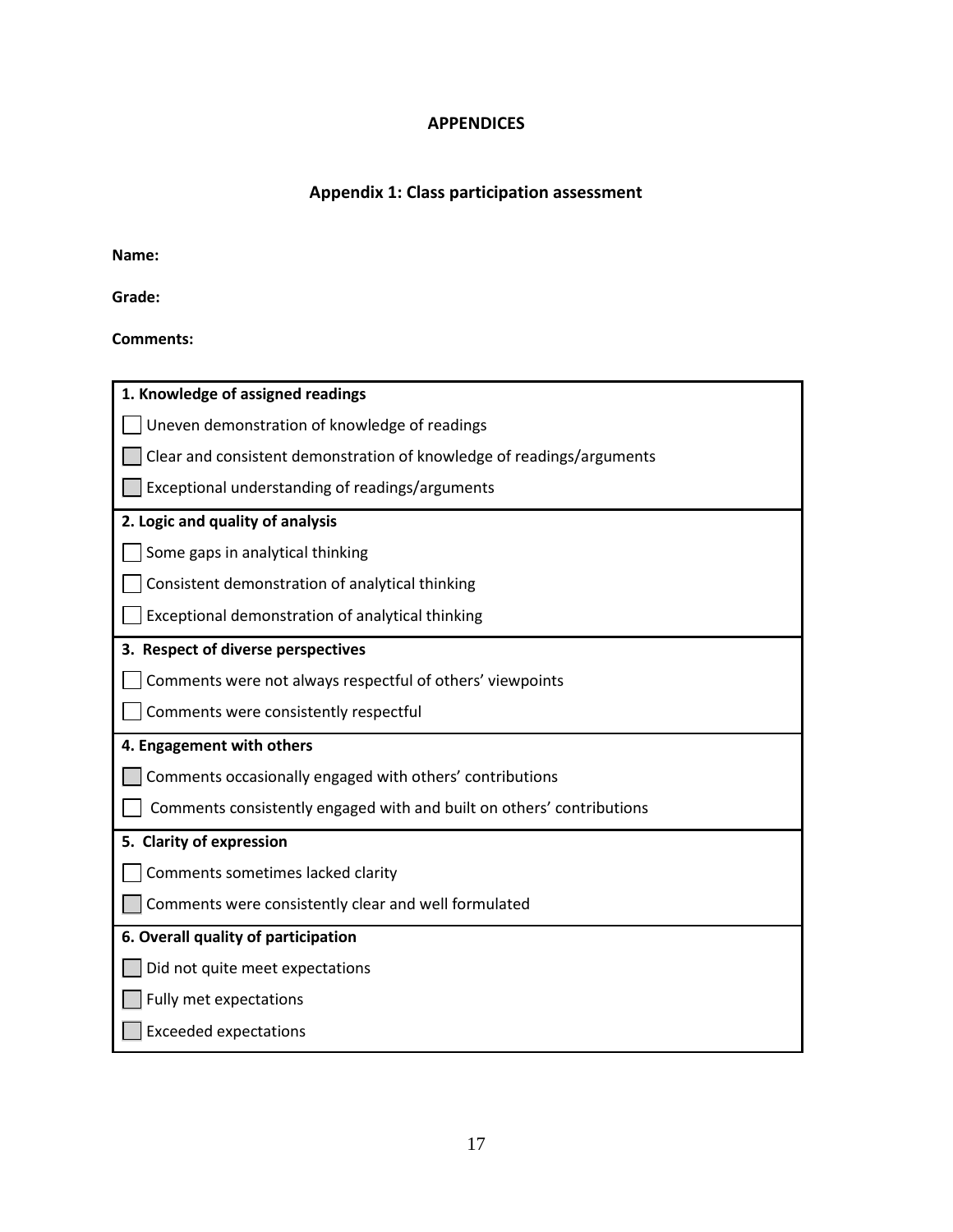# **7. Overall quantity of participation**

Did not quite meet expectations

**Fully met expectations** 

Exceeded expectations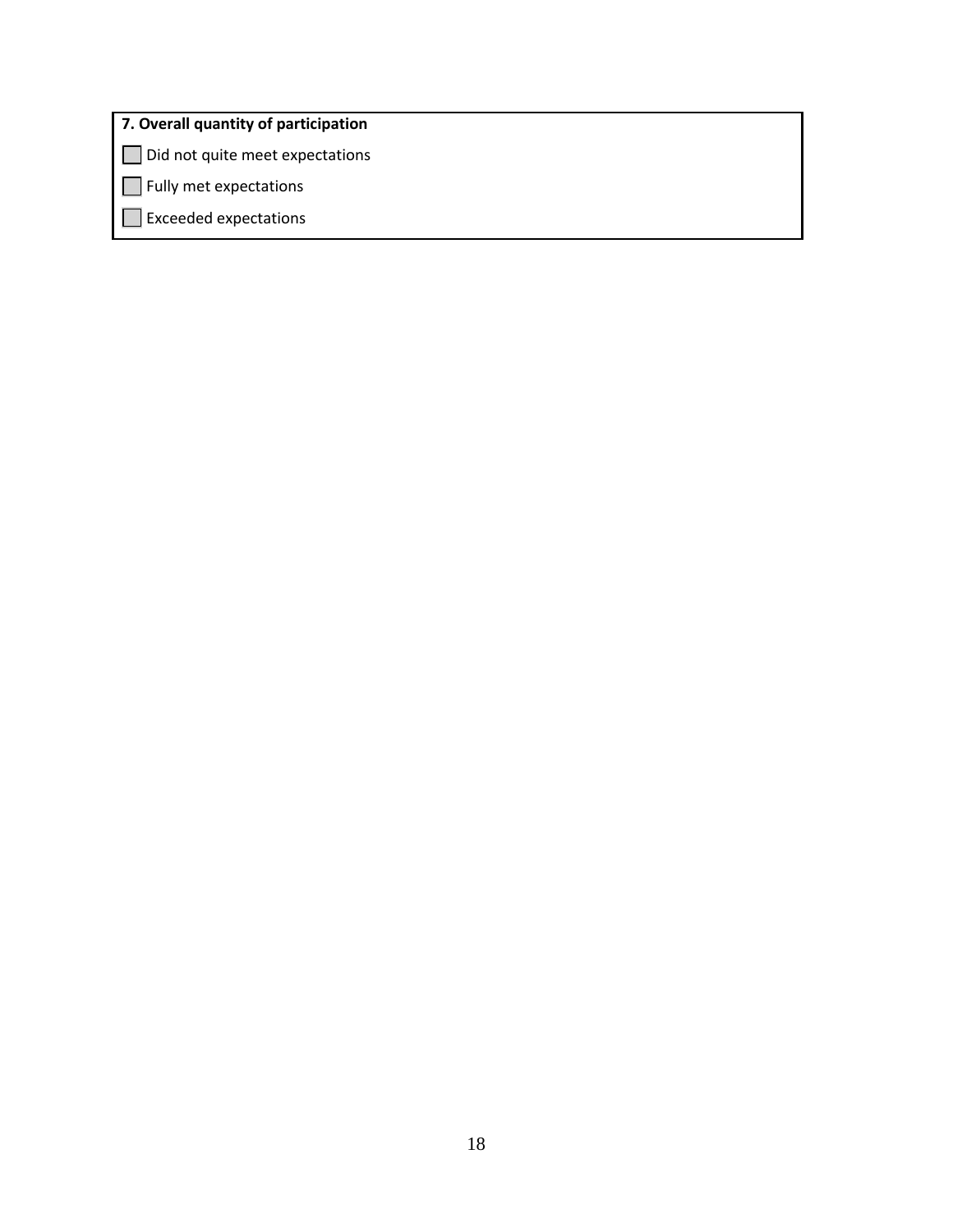# **Appendix 2: Class presentation assessment**

**Name:**

**Grade:**

| 1. Overall consistency with assignment     |
|--------------------------------------------|
| Didn't fully meet criteria                 |
| Right on target                            |
| 2. Choice of case study                    |
| Not that suitable                          |
| Allowed for effective analysis             |
| 3. Quality of analysis                     |
| Analysis needs sharpening                  |
| Analysis is clear and nuanced              |
| Quality of analysis is exceptional         |
| 4. Presentation style                      |
| Delivery needs some improvement            |
| <b>Excellent delivery</b>                  |
| 5. Preparedness for Q&A (where applicable) |
| Insufficient knowledge of case             |
| Well-prepared for Q&A                      |